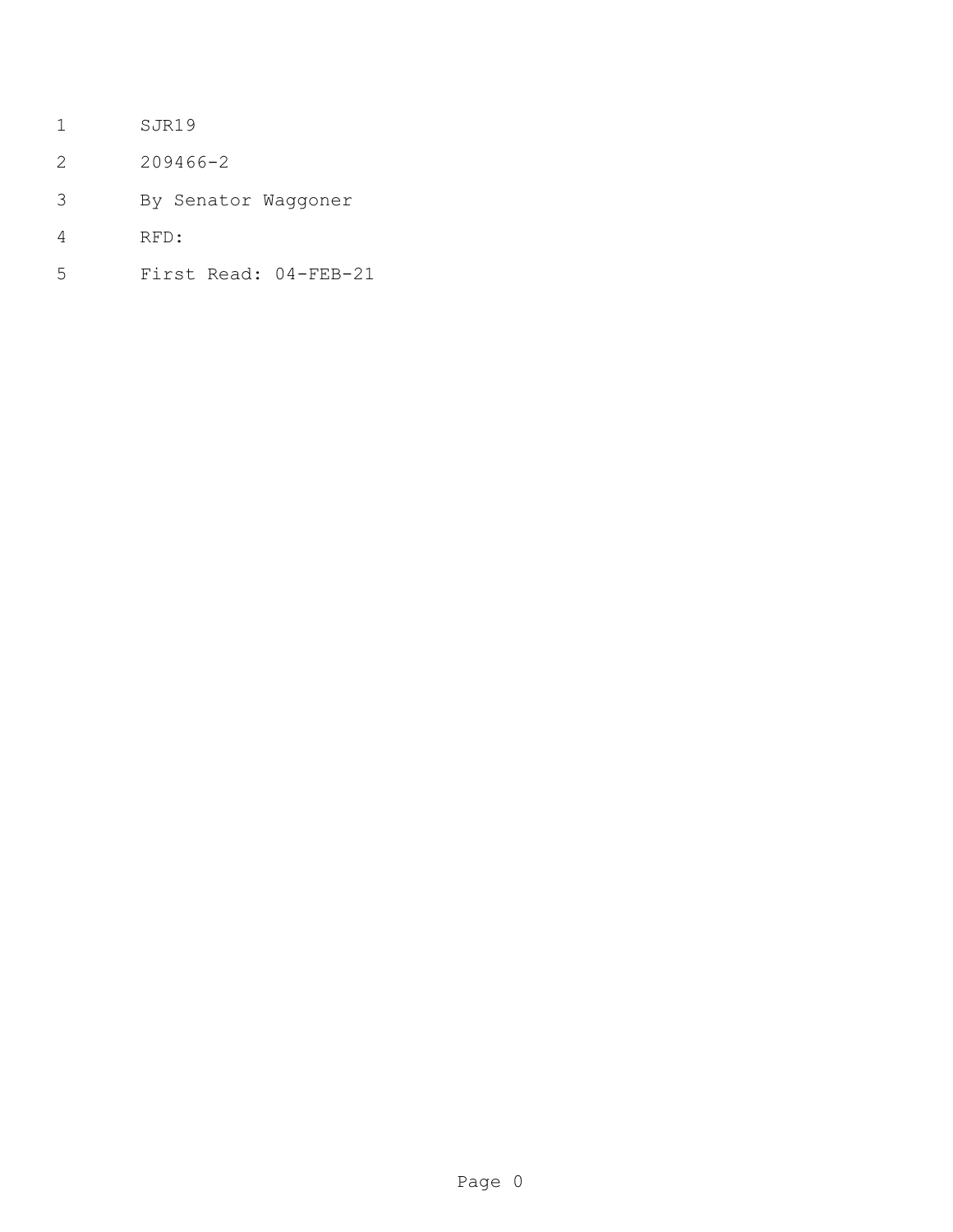SJR19

ENROLLED, SJR19,

 COMMENDING THE VETERANS AND MILITARY FAMILIES OF ALABAMA.

 WHEREAS, it is our great pleasure to extend honor and eternal gratitude to the men and women of the United States Military and all veterans who have boldly answered the call of duty to defend our Nation's independence and precious liberties and who dedicate their lives to protecting the security and prosperity of our nation; and

 WHEREAS, we honor the Soldiers and Veterans everywhere and their families that stand beside them in their mission, who bear our country's cause, and we recognize the integral role our more than 2.6 million military family members play in supporting our military and its mission; and

19 WHEREAS, the United States is a beacon of hope, freedom, and opportunity to people around the world; the Soldiers, Sailors, Airmen, Marines, and Coast Guardsmen who defend our liberty embody courage, patriotism, loyalty and 23 safe quard the values that keep our great Nation strong; and WHEREAS, we honor the military families, all of the spouses, parents, siblings and children of servicemen and

SJR19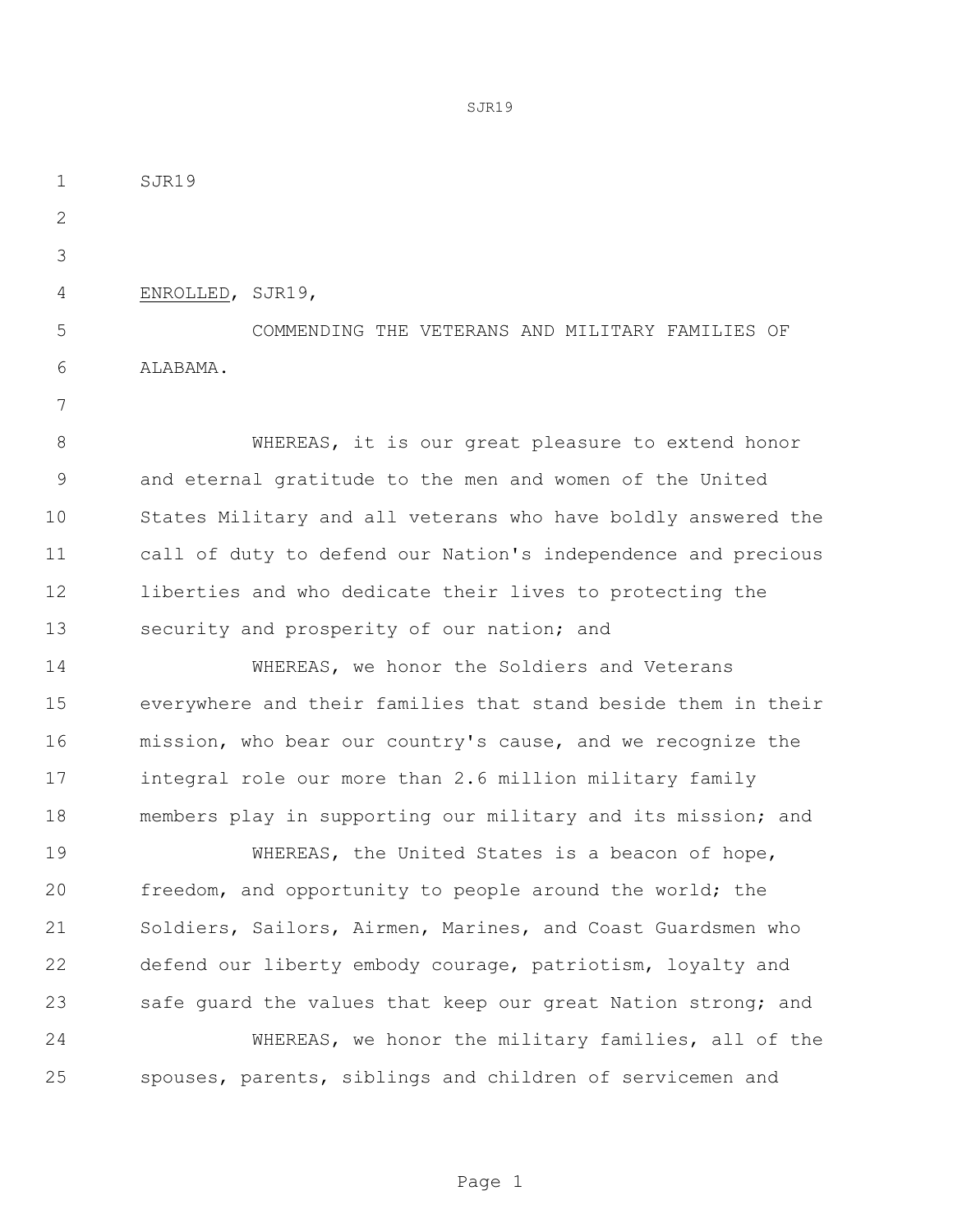women who bear the increased burdens and responsibilities of active duty service members; and we honor all veterans who bear physical and emotional scars and pain from their military service; no soldier will be forgotten and no military family will be left behind; and

 WHEREAS, to all of the Military, and to our Veterans who have helped to preserve and defend our precious freedom; and to every family member who shares in the service and sacrifice of military life for our sweet land of liberty we 10 honor and appreciate all that you do to ensure our freedom; now therefore,

 BE IT RESOLVED BY THE LEGISLATURE OF ALABAMA, BOTH HOUSES THEREOF CONCURRING, That we recognize and honor the service, sacrifices, and contributions of Alabama's veterans and military families for what they have done and for what 16 they will do to support our great Nation.

SJR19